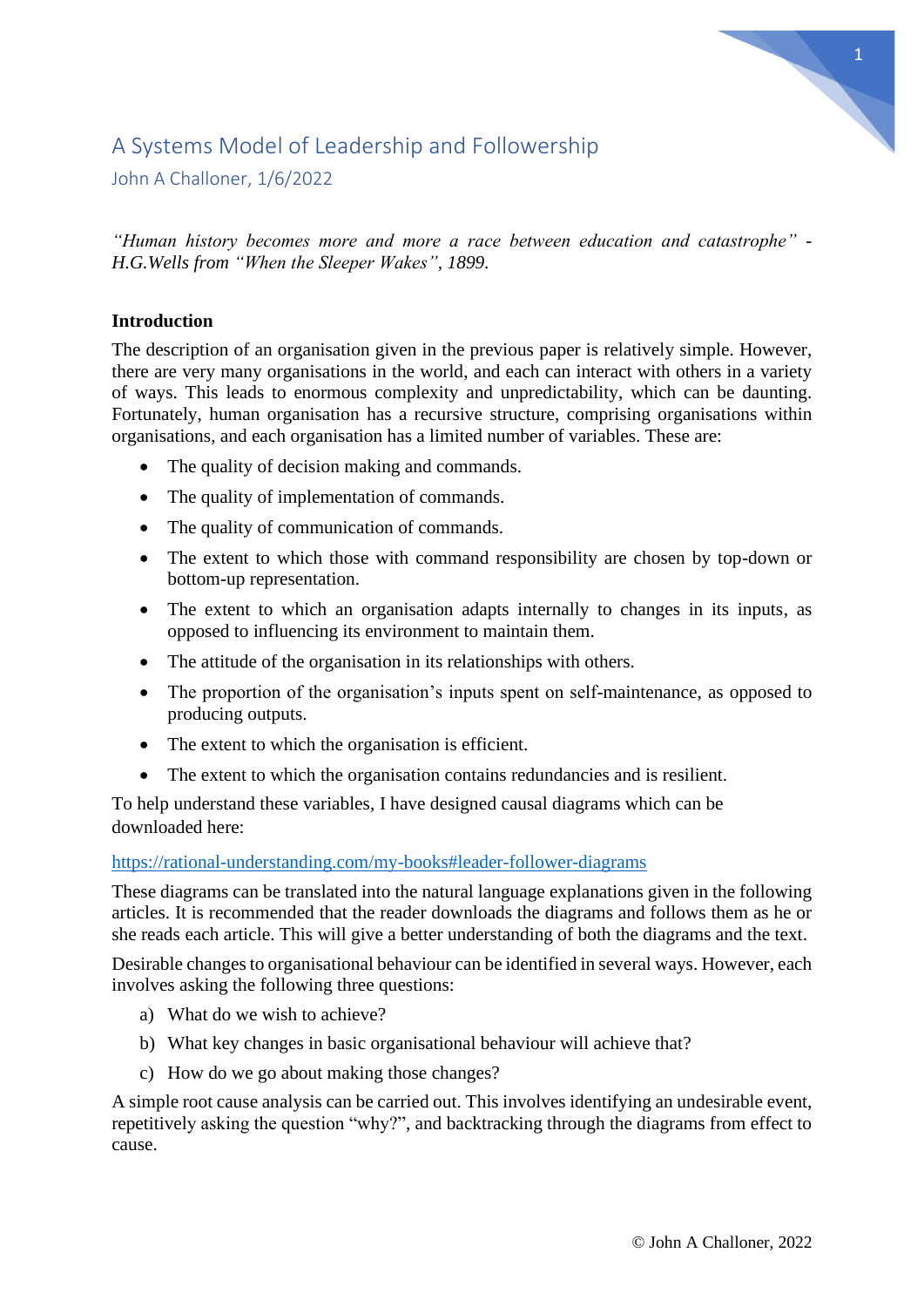The diagrams can also be translated into Symbolic Logic. This enables formal deductions and inductions to be carried out. The method of translation can be downloaded here:

<https://rational-understanding.com/my-books#logic-causality-systems-slides>

and the methods for carrying out deductions and inductions are described in my book, "The Mathematics of Language and Thought", which can be downloaded here:

<https://rational-understanding.com/my-books/>

Theoretically, system dynamics can also be applied to the diagrams. However, this would require numerical quantification of the variables. Unfortunately, the quantification of human beliefs and attitudes is fraught with difficulty. Thus, much research effort would first be needed before a systems dynamics approach to human organisation was practicable.

The variables within each human organisation are discussed in the articles below. The language used is that of general systems theory, but examples are given of organisations at different levels. For example, a "command component" can be an individual leader, a board of directors, a government, an international convention, and so on. A "subordinate component" can be lesser members of the board of directors, a government department, employees and consultants supporting a business organisation, a national population, and so on.

#### **Quality of Decision-making and Command**

Command is a generic term and can mean instructions, requests, or implied wishes.

Quality of decision-making and command determines whether decisions yield maximum utility for the stakeholders of an organisation, fail in this, or provide utility only for its leaders. A stakeholder is not merely a person or organisation with a financial interest, but one who is affected by it, directly or indirectly, in any way.

Individuals or organisations can both seek or seek to avoid command roles. Whether an individual seeks a command role depends on his genetic inheritance, upbringing, education and experience, but the relative influence of each is not known. Ultimately, every organisation from a small club to a group of nations is commanded by a single individual. Thus, the factors which influence an individual's attitude also affect any organisation he or she commands. There are many examples of a leader of one nation wishing to extend its influence over others.

The command component/ subordinate component relationship is known as the leader/ follower relationship when applied to individuals. Because each organisation and component organisation is led by an individual, the relationship is normally negotiated between individuals and provides emotional benefits to both. An individual's needs are for survival/procreation, relatedness, and growth and it is the satisfaction of these needs which is the subject of negotiation. The needs of larger organisations are similar, i.e., they wish to survive, have a positive relationship with the society in which they operate, and grow. These organisational needs are interpreted by individuals when negotiations between organisations, from individual to international level, take place. However, the priorities we give to both individual and organisational needs change with time, and so too do the priorities we give to their satisfiers. Relationships can therefore alter. They can be newly established, adapt, become more or less satisfactory, or fail.

Any organisation or individual that seeks a command or leadership role will, either honestly or dishonestly, display an ability to supply motivators to potential subordinate organisations or followers. These motivators may be rewards or satisfiers of their followers' needs. Thus, a potential individual leader will make displays of wealth, for example an expensive lifestyle, or of influence, for example name dropping. A larger potential command component will also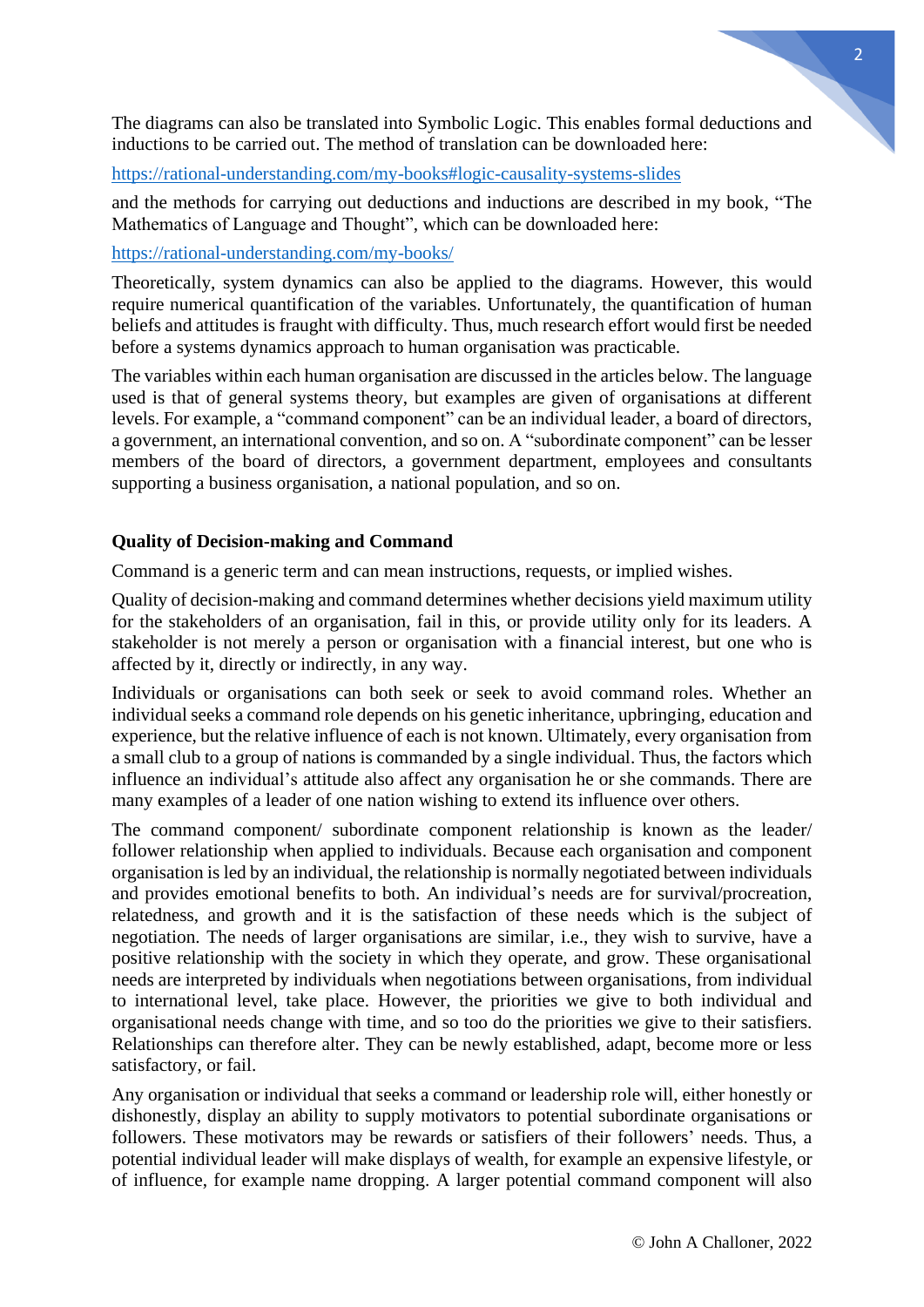make displays of wealth and influence. Alternatively, motivators may comprise contrasatisfiers or punishments, i.e., those things we are motivated to avoid. In this case, a potential individual leader will display power through physical strength, bullying, size of following, control over the satisfiers of potential followers, etc. A larger organisation may threaten legal action and a nation may threaten war.

The quality of any command depends on the following traits of the command component. In the case of individuals, each trait is caused by a combination of genetic inheritance, upbringing, education, and experience, but the relative influence of each is unknown. Again, because organisations are ultimately led by an individual, these traits will affect any larger decision making body.

- 1. The competence of the command component to make decisions, e.g., whether they have experience and understanding of the relevant field, and whether they have the cognitive skills to make appropriate decisions. Their focus is frequently relatively narrow. In practice, an understanding of human society is beyond our individual cognitive ability, and so we often simplify, focusing only on the particular organisation commanded and its immediate stakeholders. The more extensive the impact of the organisation, the more problematic this becomes. Thus for example, governing a nation needs to be supported by complex systems modelling of the type described at <https://www.gov.uk/government/publications/systems-thinking-for-civil-servants>
- 2. Whether the command component has a self-serving attitude or a collectivist one, i.e., a concern for themselves alone or for the organisation and its stakeholders as a whole. As explained in previous articles, we are social animals, and our individual interest strongly derives from that of our community. Usually, therefore, leaders will balance short term personal interests with longer term collectivist ones. However, this is not always the case, and some individuals will focus solely, or to a very large extent on immediate personal interest. Due to leader/ follower negotiations, this attitude can cascade down through an organisation and even affect whole nations. Ways of avoiding this will be discussed in a subsequent article.
- 3. Whether the command component tends to centralise decision making upon itself or is willing to delegate it to subordinates. If the attitude is a self-serving one, then decisions will, of course, be centralised to ensure that they are in the interest of the decision-makers. If it is collectivist, then more delegation will take place. However, the more a decision is centralised, the more overloaded decision-makers will become. On the other hand, the more it can be in the interest of all stakeholders. The more it is delegated, the less likely it will be that decision makers become overloaded. On the other hand, the more likely it is to be in the interest of the sub-ordinates to whom it is delegated. Neither extreme is satisfactory. A balance needs to be struck, therefore, with monitoring and policing of decisions by both parties.
- 4. Whether the command style is authoritarian or consultative. A consultative style requires time for consultation. Overloaded decision makers will, therefore, become more authoritarian, and less likely to fully acquaint themselves with the circumstances surrounding the decision. Due to this lack of information and criticism from more knowledgeable subordinates, authoritarian decisions are likely to be of lower utility than consultative ones. Self-serving decisions require mitigations such as justifying rationales. This also requires time and effort. Self-serving decision-makers will, therefore, also become more authoritarian. Those with more time or the interests of the organisation and its stakeholders at heart are more likely to be consultative.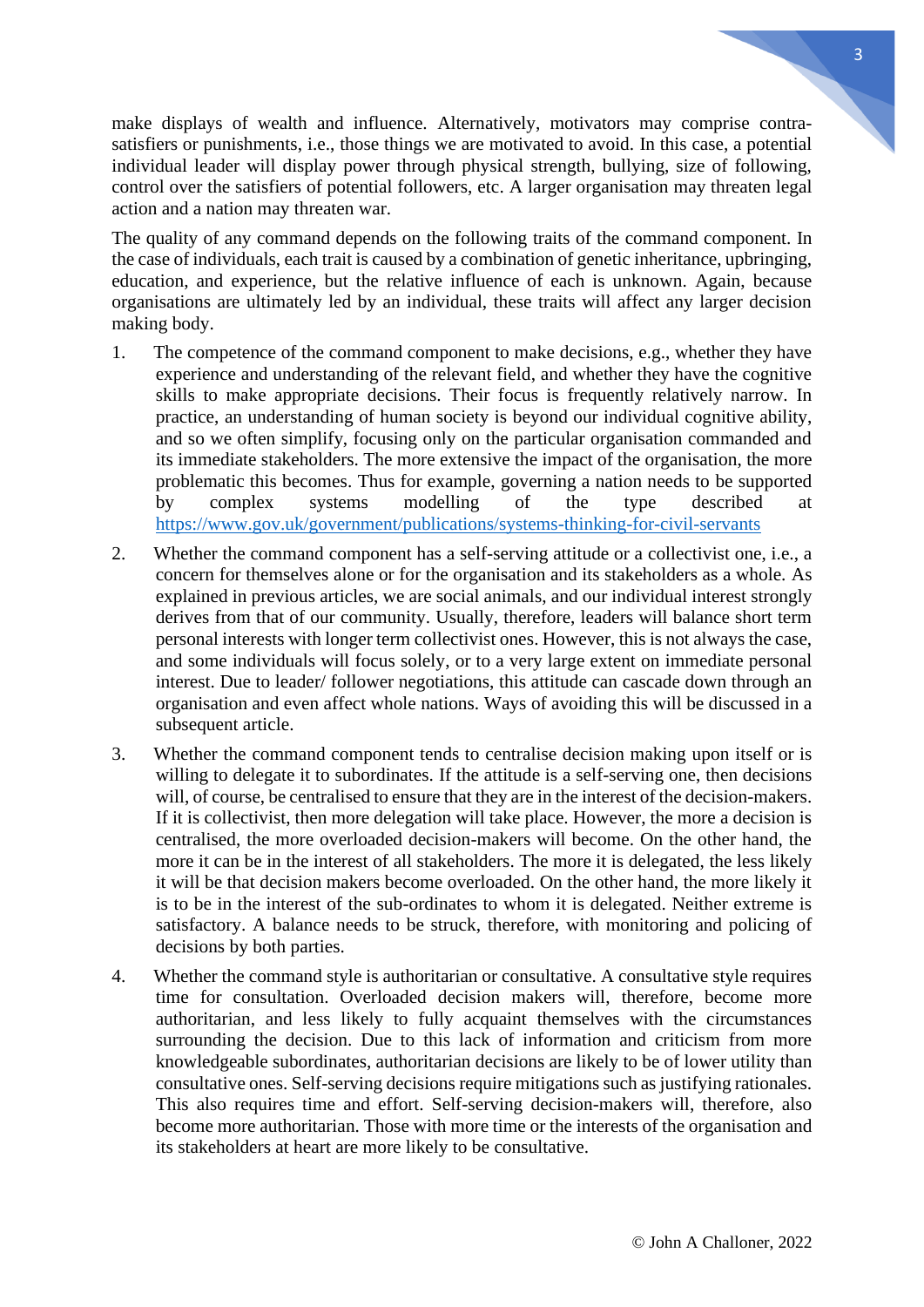5. Whether the command component is informed or uninformed about the relevant issue. This includes the quality of information received from sub-ordinate components and from the environment. High quality information enables good decisions but requires resources to gather, verify and police.

Any of these traits is sufficient to affect the quality of decision making. However, several can combine either to have a greater effect or to cancel one another out. The traits are also interrelated with one being sufficient but not necessary to cause the other. For example, a selfserving attitude leads to a tendency to centralise decision making. This in turn can lead to overload. Due to a lack of time to persuade, overload can lead to an authoritarian attitude. This, in turn, due to a lack of consultation, can lead to uninformed decisions. All these factors lead to poor decision making. Furthermore, because there is a causal time lag, their impact steadily degrades the quality of decision making over time. Thus, a self-serving attitude is a highly significant factor in poor decision making, whose effect grows with time. This causal cascade means that leaders, who may initially have only a slightly self-interested attitude, can over time slide down a slippery slope into despotism. A partial solution may be to place a time limit on any command role, as in a true electoral democracy. However, more is required to ensure that we are not ruled by the excessively self-serving.

For a command to be issued, opportunities and threats which provide motivators to the command component or the organisation and its stakeholders must exist. Normally, there are several at any one time and the command component will grasp the opportunity or avoid the threat which yields greatest emotional benefit, leaving others for later. However, what is regarded as the highest priority opportunity or threat depends upon the command components traits as described in the previous article. For example, a self-serving attitude will favour personal opportunities and threats over organisational ones.

A potential solution is then identified, and the resources required for its implementation are compared with those available. As explained in a previous article, the use of resources has a negative emotional impact. However, the greater their availability, the less this impact.

The potential solution is also compared for compliance with the command component's understanding of the culture in which the organisation operates, i.e., social values, norms, and beliefs. Understanding of this culture can vary from a full understanding to none at all, or it can be misinterpreted. Normally, the less compliant the proposed solution, the greater the disbenefits of acting on it. However, self-serving command components can have no cultural schema, a distorted one, or may simply ignore it.

The trustworthiness of the subordinate components or followers selected to implement the command is a risk that is also assessed. This will normally be based on feedback on their past performance and a perception of whether they share mutual interests with the command component or the organisation and its stakeholders. The more trustworthy the subordinates, the greater the benefits of implementing the proposed solution.

Other risks are also considered, for example, the failure of the proposed solution to deliver the benefits anticipated, or the use of greater resources than anticipated.

A risk/benefit/cost analysis is then carried out. If carried out by an individual it is usually based entirely on emotional impacts. However, in larger organisations it can be a more formal process. Ultimately, however, even the most thorough formal analysis is founded on emotional impacts. The analysis yields an overall emotional benefit or disbenefit by adding together the positive emotional value of the benefits sought, the negative emotional value of the resources used, and the negative emotional value of any cultural non-compliance. The trustworthiness of the followers chosen to implement the solution and any other risk factors increase or decrease these individual values.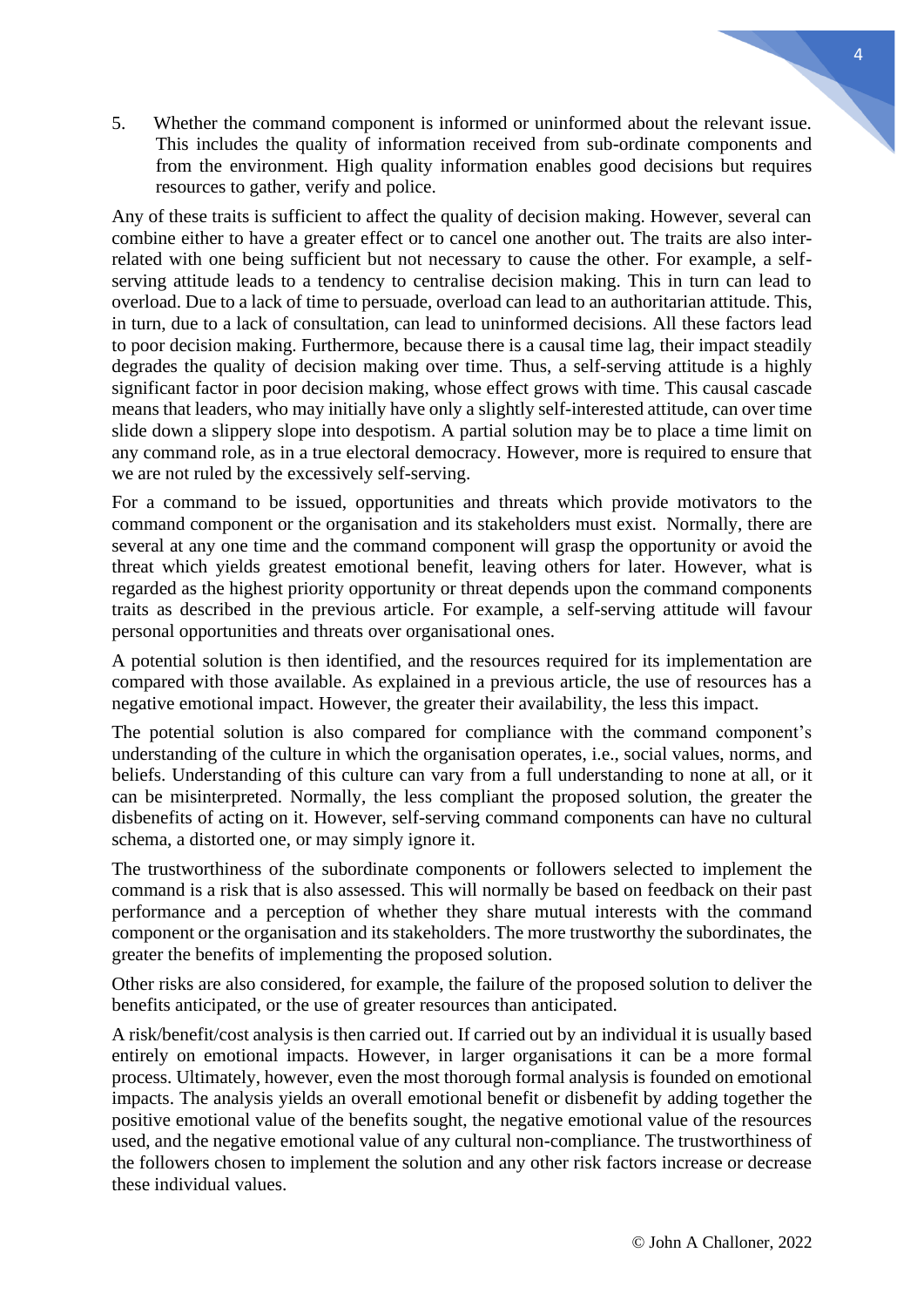Based on this analysis, a decision is then taken on whether to implement the proposed solution. If the analysis shows a positive overall emotional benefit, then it will normally be implemented, and the command component will then consider the next highest priority opportunity or threat. However, if it has an overall emotional disbenefit it will not. An alternative solution will be proposed, and the process will repeat until a satisfactory solution is found, or it is concluded that there is none. Thus, one of two feedback loops will occur, depending on this decision.

If it has been decided to proceed with a solution, then a command will normally be issued. Motivators, i.e., satisfiers, may also be offered to encourage the follower to implement the command. The resources required for these motivators will have been taken into account during the risk/benefit/cost analysis. However, if the follower has previously proven unwilling or if the use of resources can be reduced, then a coercive approach involving contra-satisfiers may be threatened.

Finally, if it has been decided to implement a course of action which does not comply with cultural values and norms, e.g., if the command component's motives are entirely self-serving, then mitigation will be necessary. In the case of an individual leader, this can take the form of false displays of culturally acceptable motivation, explanations, rationales, distractions, etc. In the case of a business organisation, mitigation services are provided by public relations consultants, advertising consultants and business psychologists. As also stated by H.G. Wells, "Advertising is legitimised lying". In the case of a political organisation, advice can be provided by spin doctors. In the extreme it can become propaganda and the silencing of dissenting voices. Again, the resources needed for this will have been taken into account in the risk/benefit/cost analysis. It is interesting to note that a surfeit of self-serving leaders leads to a surfeit of mitigation. This, in turn, leads to much social confusion regarding the truth, and thu, to mental ill health. Positive psychology and mindfulness merely treat the symptoms and not the cause. Furthermore, they distract us from dealing with the cause.

### **Quality of Implementation of Commands**

Organisations are recursive, i.e., within any organisation there are component organisations. The same is true of the command and subordinate components of an organisation. Thus, within any command component or any subordinate component there are lesser command and subordinate components. This recursion continues until we arrive at a single individual, and so, every organisation is structured hierarchically. When an individual is a command component they are referred to as a leader. When a subordinate component, they are referred to as a follower. In practice, hierarchies exist throughout human society, and all but a very few individuals are both leader and follower. Thus, when a command is given to a subordinate component it is the command component of that subordinate component, and ultimately an individual, who is responsible for implementing it.

Both the follower and the leader have a complex of needs, and each is looking to the other to help satisfy them. Thus, the leader / follower relationship is negotiated and, if successful, provides emotional benefits to both parties. Some individuals, however, have higher followership tendencies than others. This depends on their genetic inheritance, upbringing, education, and experience. The relative influence of each factor varies from individual to individual. In practice, an understanding of human society is beyond our individual cognitive ability, and so we often simplify. Simplification can involve following a trusted leader, or following a trusted ideology, philosophy, or religion. A high follower tendency can be due to low cognitive skills, or training such as that in an army or domestic service. It can also be due to a high level of trust in the leader, gained from experience or by feedback from one's peer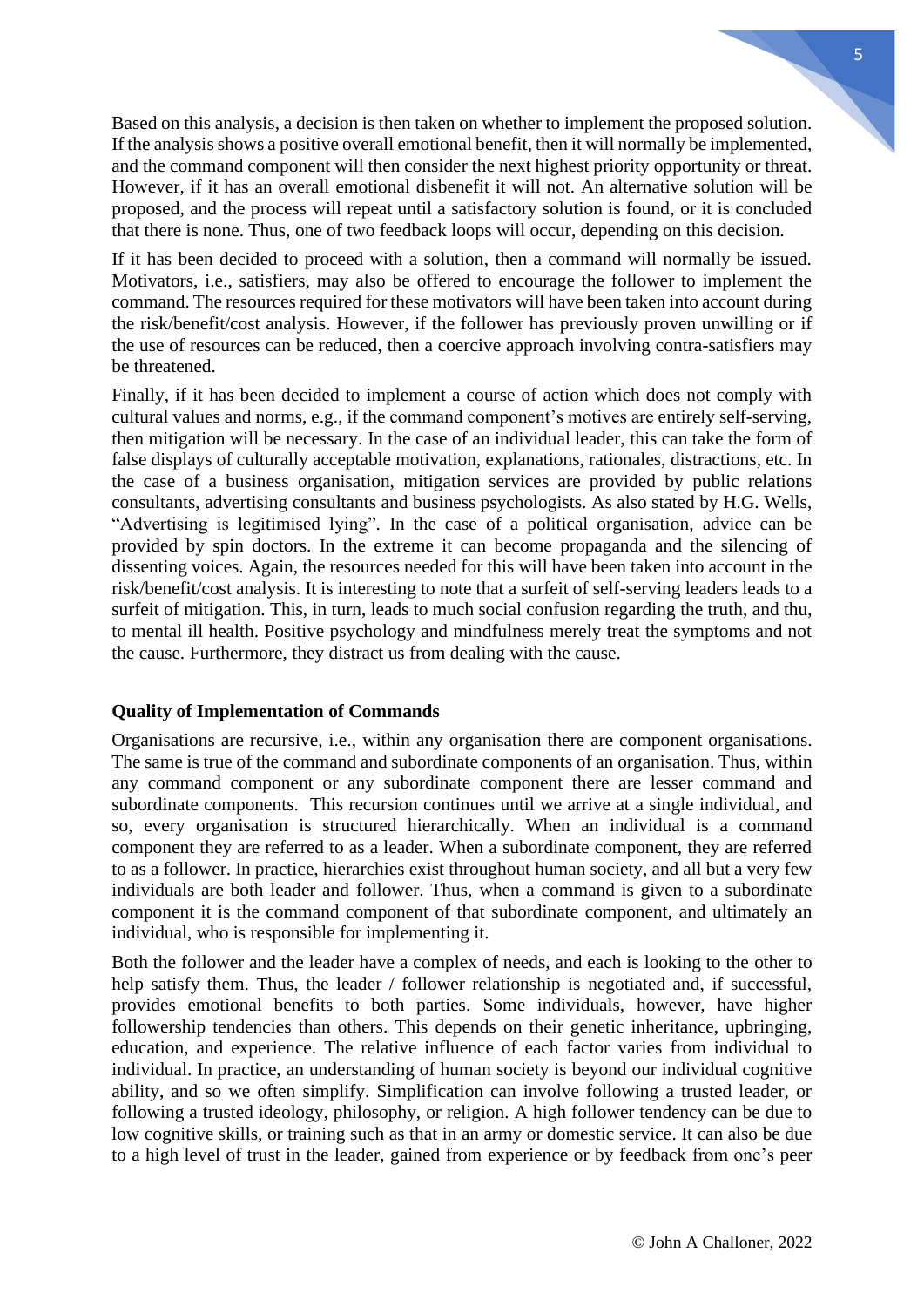group. If satisfiers have been identified and exchanged between the follower and the leader to the satisfaction of both, then mutual trust also develops.

If an individual has a high follower tendency, then they will unquestioningly implement commands. However, if they do not, then the process is as follows.

To incentivise the follower, the leader will have offered motivators in return for carrying out their command, or will have threatened motivators in return for not doing so. However, it is the follower's interpretation of these motivators that is important. Errors can arise in communicating the leader's offer and, normally, offers of reward are latent, i.e., deferred until completion of the task. These facts can be deliberately exploited by the leader as a rationale for not fulfilling their promise, but this does, of course, diminish the follower's trust.

To attract followers, the leader will also have displayed a willingness and ability to provide such motivators. The more the follower trusts the leader, the more he will believe these displays. On the other hand, the more he distrusts the leader, the less he will believe them.

If the leader's motives for issuing the command are self-serving or culturally non-compliant, then he will attempt mitigation strategies. These take the form of false displays of culturally acceptable motivation, explanations, rationales, distractions, etc. They are criticised by the follower and either believed or not. If the follower trusts the leader, then he is more likely to believe them. The follower then compares his beliefs about the command for compliance with the culture in which the organisation operates. For this to be possible the follower must have a cultural schema and an accurate knowledge of that culture.

The more the follower role is wanted, the greater the follower displays their willingness and ability to co-operate. This can take the form of voluntary feedback and displays of support for the leader. The type of leader that people choose to follow depends on the prevailing circumstances, i.e., whether we face an existential threat, a non-existential threat, or there is a period of stability. On the other hand, the less the follower role is wanted, the more they will avoid making such displays, and the more they will avoid placing themselves in a position to receive such commands.

The follower interprets the leader's command, instruction, request, or implied wish. Such commands can have a positive or negative emotional impact. They are positive if they happen to coincide with action needed to provide the follower with personal satisfiers. Mostly, however, they are negative, require personal effort to implement, and yield no benefit other than positive feedback to the leader.

The promise of reward has a positive emotional impact on the follower. Its magnitude will depend on the relative priority of the follower's needs at the time. However, the more the follower believes the leader has the will and ability to provide the motivator, the greater the overall benefit. Providing there is an overall benefit, the follower will seek to acquire these rewards by carrying out the leader's commands. The more the follower benefits in this way, the more he will wish to remain a follower.

Threats of punishment, on the other hand, have a negative emotional impact. The follower will seek to remove them, either by carrying out the leader's command or, if possible, by ceasing to be a follower. The greater the follower's belief in the willingness and ability of the leader to implement such threats, and the greater the net disbenefits of following the leader's commands, the less willing he will be to continue as a follower.

The follower uses a form of emotion-based risk/benefit/cost analysis to assess the overall impact of carrying out the leader's command, taking the following into account: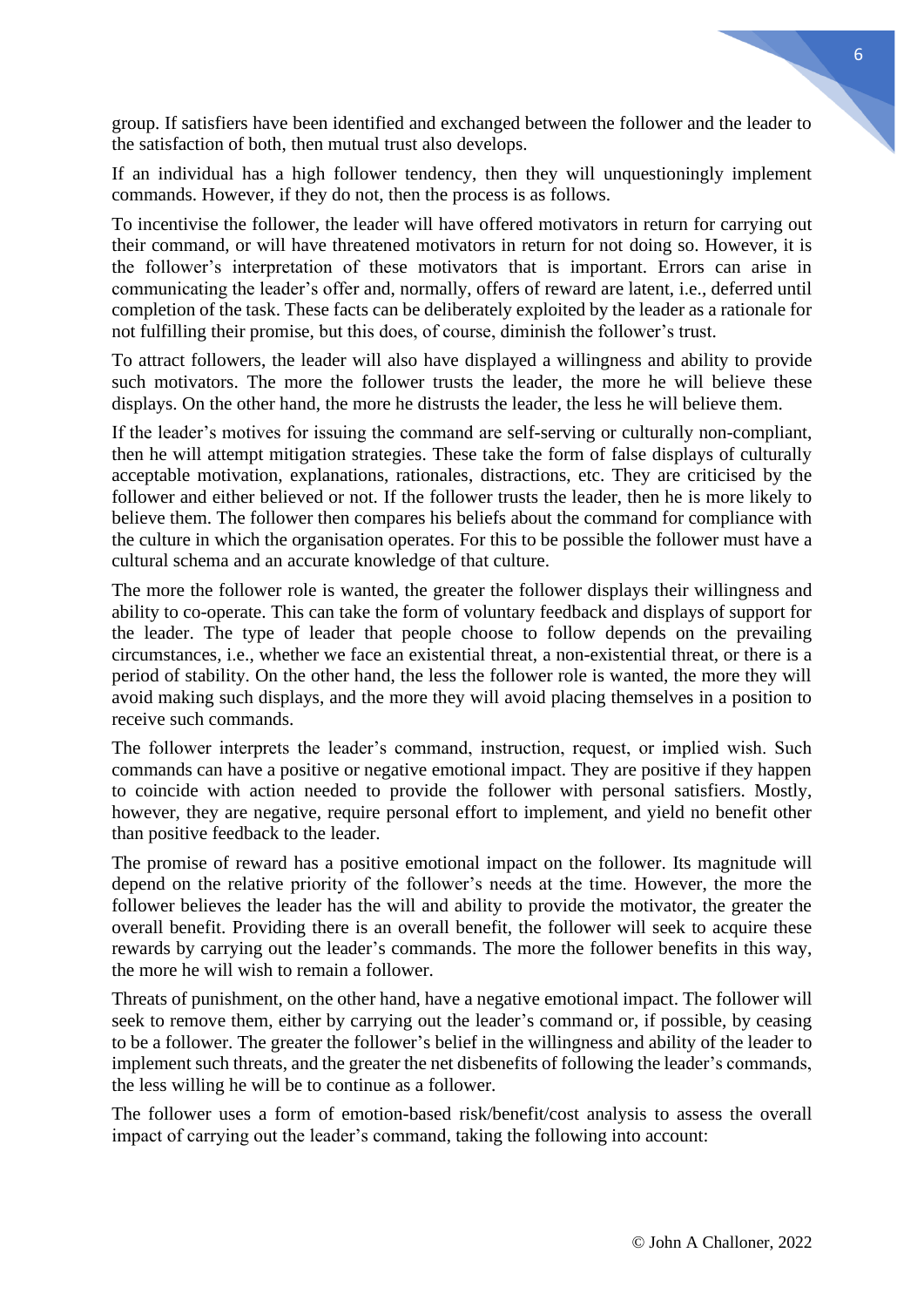- a. The greater the positive emotional impact of acquiring the promised motivators or of avoiding the threatened motivators, the greater the overall benefits.
- b. The greater the follower's belief in the willingness and ability of the leader to provide those motivators, the greater the overall benefits.
- c. The more the resources available to the follower, and the fewer needed to implement the command, the greater the overall benefits.
- d. The nature of the follower's peer group also has a part to play. The more compliant it is with the wishes of the leader, the greater the overall benefits.
- e. If the follower accepts that the leader's motives for issuing the instruction are culturally compliant, this will increase the overall benefits. If the follower does not, then due to the risk of social censure, this will decrease the overall benefits.
- f. Finally, any other risks are taken into account.

A decision is then made based on this analysis. If a course of action has a positive overall emotional benefit, then the command will normally be implemented. If it has a negative one, then it will not. If implementation does not comply with cultural values and norms, then mitigation, in a form borrowed from the leader, will be necessary. The resources required will have been taken into account in the risk/benefit/cost analysis.

The consequences of implementing or not implementing a leader's command depend on the nature of the command. Clearly, if it is harmful from a utilitarian perspective, then there are benefits to the organisation's stakeholders in not carrying it out. Not all self-serving or culturally non-compliant commands are harmful in this way, and so these in themselves are not criteria for failing to implement a command. Rather, difficulties arise due to blind followership, a lack of criticism of the leader's mitigation strategies, and failure to understand the culture and the ethics that underpin its values and norms. Almost without exception, we all have a follower role and a significant part to play in constraining a leader's excesses. We should therefore treat the role seriously, and develop appropriate skills.

#### **Top-down / Bottom-up Representation**

The command component of an organisation can be selected by bottom-up or top-down representation, i.e., by subordinate components or by the command component of parent or grandparent organisations.

Ultimately, each organisation is led by a single individual, although that individual may be beholden to the leader of a parent or grandparent organisation. Thus, organisations have a command hierarchy whose size is proportional to the size of the organisation.

Top-down representation permits greater focus on the objectives of the relevant organisation and its stakeholders, but this focus can be redirected in the personal interest of the leader. Bottom-up representation, on the other hand, allows greater flexibility in selecting the appropriate command style for the prevailing circumstances, but can result in a focus on the personal objectives of subordinates. Ideally therefore, those who populate command components should be selected by negotiation between the two interests, and both should monitor the decisions and commands of leaders to ensure that they are aligned with communal interests.

It is notable, however, that top-down hierarchies corrupt bottom-up democracies. In the UK, voluntary organisations tend to be run "democratically" by committees or boards of elected lay members. They also employ staff to support them. Whilst the lay side is democratic, the staff